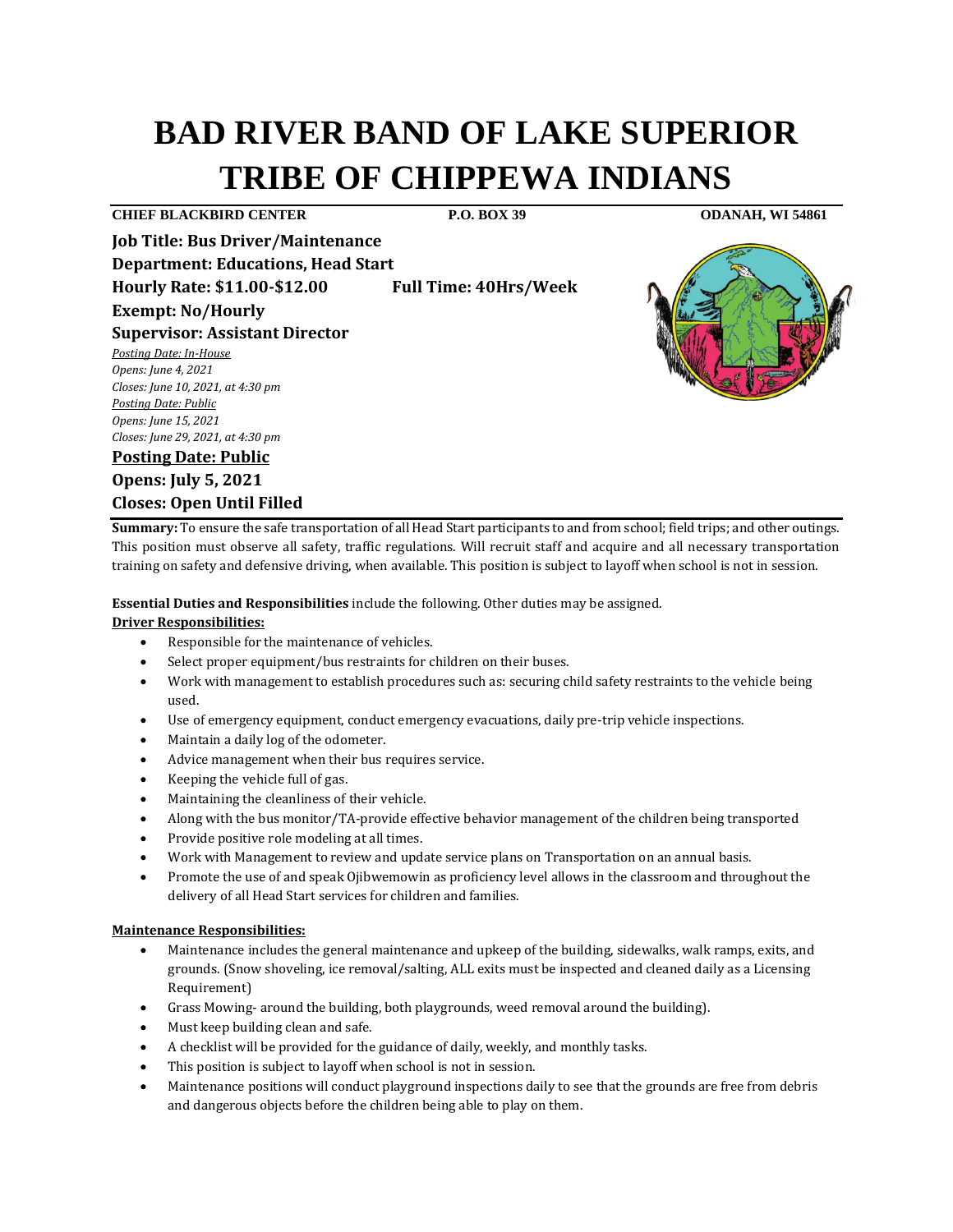- Will collect all trash from the offices, classrooms, and bathrooms daily; tags with tribal stickers for waste management, and dispose of properly outdoors.
- Vacuum hallways daily and all offices weekly.
- Will be responsible for the cleaning of staff bathrooms-disinfecting/sanitizing all staff bathrooms must be swept, mopped, and disinfected daily; this includes toilets and fixtures in the bathrooms; water fountain in the hallways, windows (inside and out) weekly in the spring to fall, and inside only during the winter months.
- Must keep suppliers in stock for the bathrooms, kitchens, and classrooms with papers and soaps.
- Must perform custodial duties as required and any other duties assigned by the supervisor.
- Will keep the Tribal Facilities Manager informed of all needed repairs to the Head Start building or grounds.
- Will also assist in doing fire drill, tornado drills, and fire alarm testing once a week and record.

**Qualification Requirements:** To perform this job successfully, an individual must be able to perform each essential duty satisfactorily. The requirements listed are representative of the knowledge, skills, and/or ability required. Knowledge of the uniqueness of the Bad River Community and 7 Grandfather Teachings is preferred for this position. Reasonable accommodations may be made to enable individuals with disabilities to perform the essential functions.

## **Education and/or Experience:**

## **Required:**

Must be at least eighteen (18) years of age.

High School Diploma or its equivalent is required.

General knowledge of child development, child protection laws (e.g. abuse and neglect), and evacuation drills.

Must be culturally sensitive.

Must be a positive role model at all times.

## **Other Skills and Abilities:**

#### **Required:**

**This is a required driver position.** 

**Must possess a valid Class C Wisconsin Commercial Driver's License (CDL) with School Bus and Passenger endorsement and must meet eligibility requirements for coverage under the Tribe's Auto Insurance Policy within 90 days.**

Must be able to work with preschool-age children.

First Aide, TOT Saver, CPR, and Shaken Baby Syndrome certification is mandatory and will be provided by the Head Start program.

Mandated reporting training will also be provided.

Must maintain strict confidentiality under the Privacy Act.

Must be able to work in a team environment and be culturally sensitive.

Must be dependable.

Excellent attendance is required.

#### **Background Check:**

This position is contingent on the required ability to pass a Bad River caregiver background check when working with children and/or the elderly.

This position requires a driver check, to meet eligibility for tribal insurance.

#### **Reasoning Ability:**

Experience working with children.

**Physical Demands:** The physical demands described here are representative of those that must meet by an employee to successfully perform the essential functions of this job. Reasonable accommodations may be made to enable individuals with disabilities to perform the essential functions. Must be able to pass a medical examination that certifies that an individual is physically fit and able to work with children; including tuberculosis testing. Must be able to list children in and out of their children's restraints when necessary. Must be able to assist children on and off the bus when necessary. Must be able to lift up to 80 lbs on occasion. This position will require sitting, standing, walking, bending, and stooping.